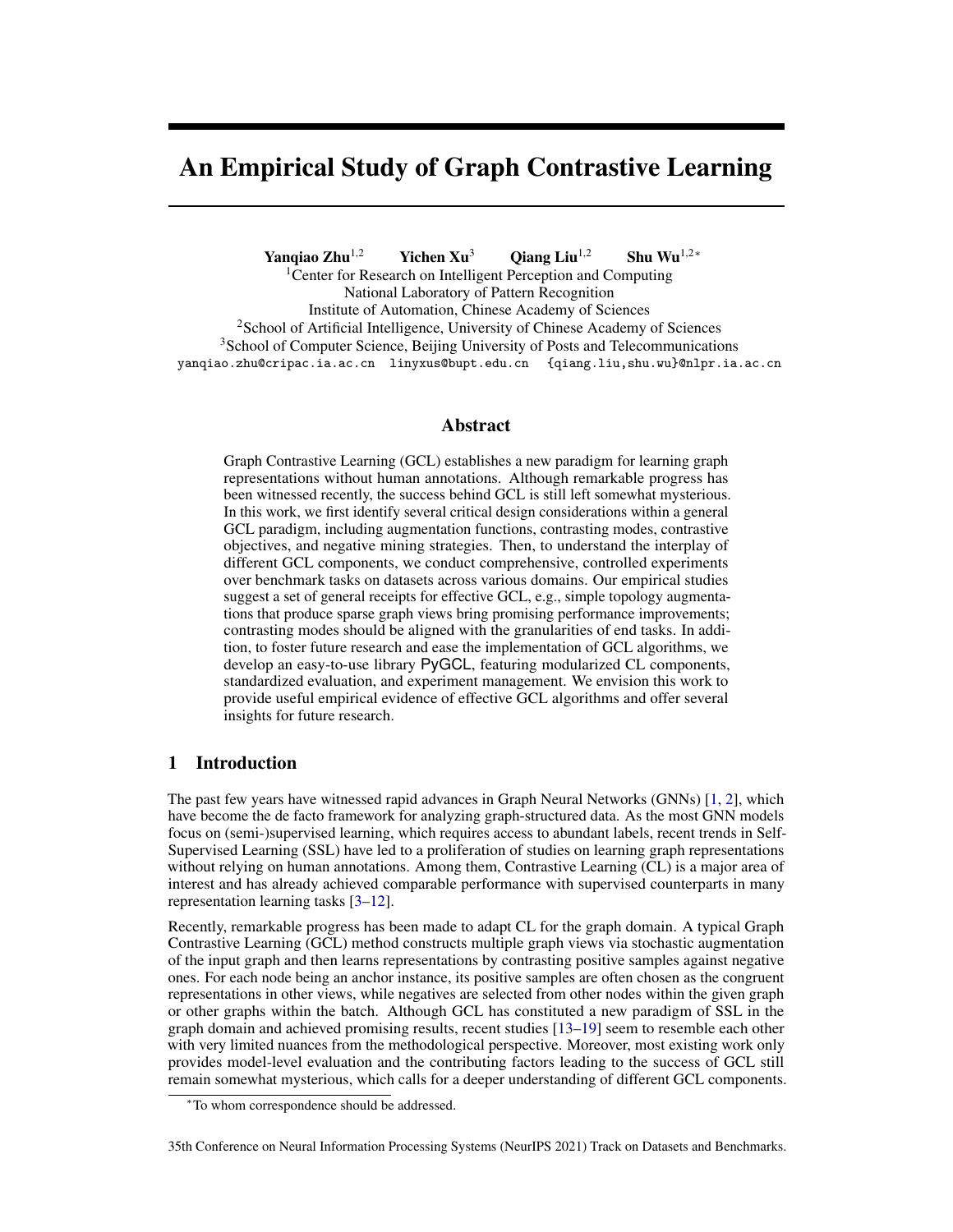Towards this end, we try to shed light on how these GCL algorithms succeeded through the lens of empirical evaluation of critical design considerations. We first propose a general contrastive paradigm that characterizes previous work in a limited design space of four design dimensions: (a) data augmentation functions, (b) contrasting modes, (c) contrastive objectives, and (d) negative mining strategies. Note that we include no model-specific design considerations such as the number of attention heads for graph attentive encoders. To the best that we are aware, these four dimensions cover a wide range of options that are representative in open literature.

Then, we systematically study the empirical performance of different design dimensions through controlled experiments over benchmark tasks on a set of datasets across a variety of domains. Through the empirical studies, we attempt to provide answers to the following questions:

- What is the most contributory component in an effective GCL algorithm?
- How do different design considerations affect the model performance?
- Do these design considerations favor certain types of data or end tasks?

It is noted that there have been several survey papers on self-supervised graph representation learning [\[20](#page-10-4)[–22\]](#page-10-5). However, to the best of our knowledge, none of existing work provides rigorous empirical evidence on the impact of each component in GCL.

We summarize several key findings of the empirical study, which we hope could benefit the graph SSL community for developing future algorithms. Our experiments suggest a set of general recipes for effective GCL algorithms:

- GCL algorithms benefit the most from topology augmentation that produces sparse graph views. In addition, bi-level augmentation on both topology and feature levels further improves the performance.
- Overall, same-scale contrasting modes are desirable. The contrasting modes should also be chosen according to the granularity of downstream tasks.
- The InfoNCE objective obtains stable, consistent performance improvements under all settings yet requires a large number of negative samples.
- Several recently proposed negative-sample-free objectives have great potential for reducing computational burden without compromising on performance.
- Current negative mining strategies based on calculating embedding similarities bring limited performance improvements to GCL.

In addition, to foster future research, we develop PyGCL, an easy-to-use PyTorch framework, featuring commonly used, modularized GCL components, standardized evaluation, and experiment management. We hope the use of PyGCL will greatly relief the burden of comparing existing baselines and developing new algorithms. The PyGCL is open-sourced at [https://github.com/G](https://github.com/GraphCL/PyGCL) [raphCL/PyGCL](https://github.com/GraphCL/PyGCL).

## 2 A General Paradigm of GCL and its Design Dimensions

#### 2.1 Problem Formulation

Let  $\mathcal{G} = (\mathcal{V}, \mathcal{E})$  denote a given graph, where  $\mathcal{V} = \{v_i\}_{i=1}^N$ ,  $\mathcal{E} \subseteq \mathcal{V} \times \mathcal{V}$  represent the node set and the edge set respectively. We further denote the feature matrix and the adjacency matrix as  $X \in \mathbb{R}^{N \times F}$ and  $A \in \{0,1\}^{N \times N}$ , where  $x_i \in \mathbb{R}^F$  is the feature of  $v_i$  and  $A_{ij} = 1$  iff  $(v_i, v_j) \in \mathcal{E}$ . In the setting of unsupervised representation learning, there is no given class information of nodes or graphs during training. Our objective is to learn a GNN encoder  $f(\cdot)$  receiving the graph features and structure as input and producing node embeddings in a low dimensionality. We denote  $H = f(X, A) \in \mathbb{R}^{N \times F'}$ as the learned representations of nodes, where  $h_i$  is the embedding of node  $v_i$ . For graph-oriented tasks, we can further obtain a graph-level representation  $s = r(H) \in \mathbb{R}^{F'}$  of G that aggregates node-level embeddings. Note that the readout function  $r(\cdot)$  might be a simple permutation-invariant function such as mean or sum pooling, or may be parameterized by a neural network. These representations can be used in downstream tasks, such as node/graph classification and community detection.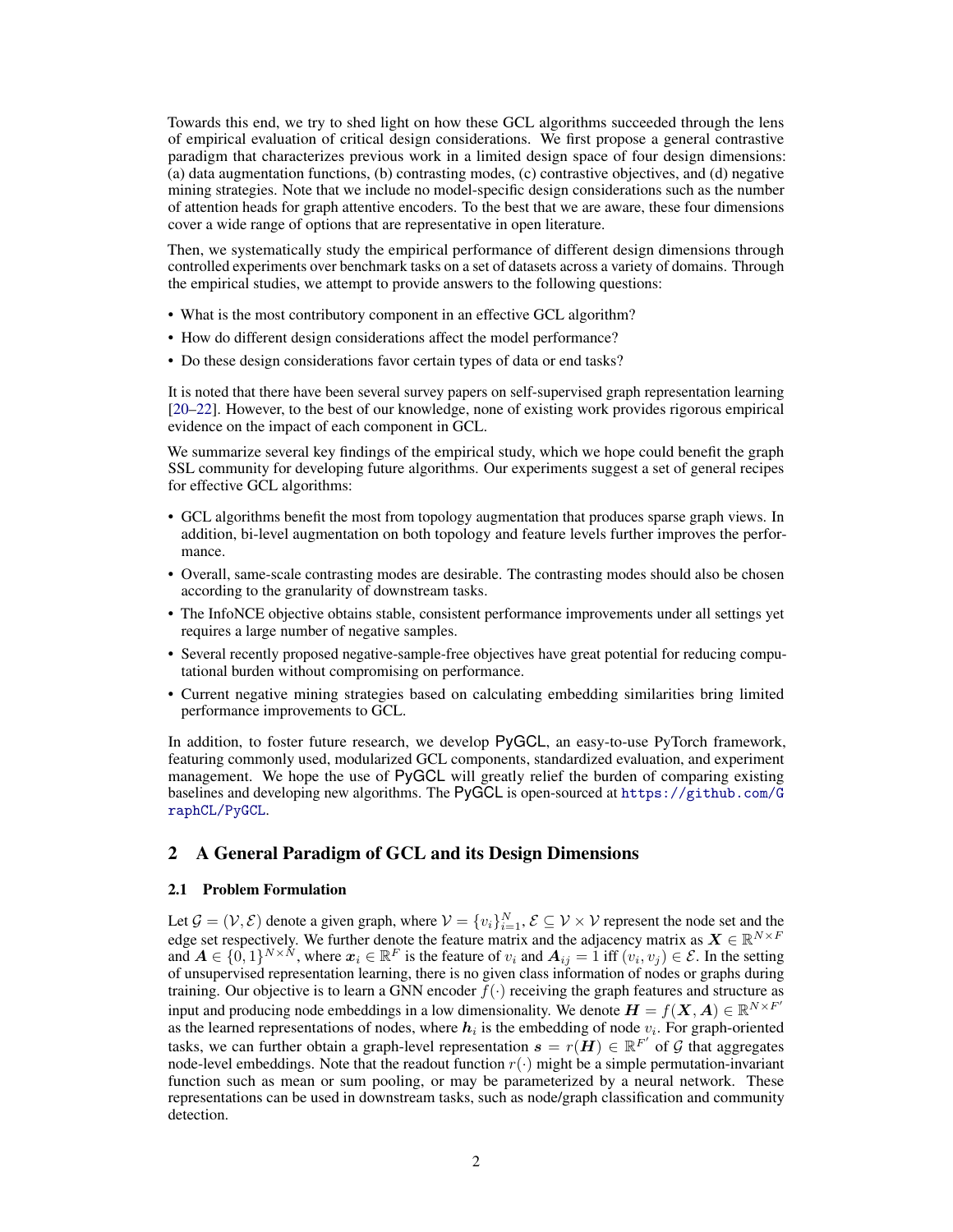

Figure 1: A general GCL model. At first, two graph views are generated via data augmentation functions. Then, the two graphs are fed into a shared graph neural network to learn representations, which are then optimized with a contrastive objective that pulls congruent representation pairs in the two views together while pushing others away. Additional negative mining techniques may be employed to improve the model performance.

#### 2.2 A General Paradigm of GCL

We decompose GCL algorithms from four dimensions: (a) data augmentation functions, (b) contrastive mode, (c) contrastive objective, and (d) negative mining strategies. These four components constitute the design space of interest in this work.

At each iteration of training, we first perform stochastic augmentation to generate multiple graph views from the input graph. Specifically, we sample two augmentation functions  $t_1, t_2 \sim \mathcal{T}$  to generate graph views  $\mathcal{G}_1 = t_1(\mathcal{G})$  and  $\mathcal{G}_2 = t_2(\mathcal{G})$ , where  $\mathcal T$  is the set of all possible transformation functions to be discussed in the next section. We then obtain node representations for the two views using a shared GNN encoder  $f(\cdot)$ , denoted by  $\mathbf{U} = f(\mathbf{X}_1, \mathbf{A}_1)$  and  $\mathbf{V} = f(\mathbf{X}_2, \mathbf{A}_2)$  respectively. Optionally, we may obtain graph representations for each graph view through a readout function  $r(\cdot)$ :  $s_1 = r(U)$  and  $s_2 = r(V)$ .

For every node embedding  $v_i$  being the anchor instance, the **contrasting mode** specifies a positive set  $P(v_i) = \{p_i\}_{i=1}^P$  and a negative set  $Q(v_i) = \{q_i\}_{i=1}^Q$ . In a pure unsupervised learning setting, we only consider congruent samples in each graph view; in other words, embeddings in the two augmented graph views corresponding to the same node or graph constitute the positive set. When label supervision is given, the positive set may be enlarged with samples belonging to the same class [\[23\]](#page-11-0). Moreover, we may employ negative mining strategies to improve the negative sample set by considering the relative similarity (i.e. the hardness) of negative samples. Finally, we use a contrastive objective  $\mathcal J$  to score these specified positive and negative pairs.

#### 2.2.1 Design Dimensions

In the following, we succinctly list implementations of these four design dimensions considered in this work. For details of each implementation, we refer readers of interest to Appendix F.

- Data augmentation. The purpose of data augmentation is to generate *congruent, identitypreserving positive samples* of the given graph. Most GCL work involves bi-level augmentation techniques: topology (structure) and feature augmentation.
	- Topology augmentation: (1) Edge Removing (ER), (2) Edge Adding (EA), (3) Edge Flipping (EF), (4) Node Dropping (ND), (5) Subgraph induced by Random Walks (RWS), (6) diffusion with Personalized PageRank (PPR), and (7) diffusion with Markov Diffusion Kernels (MDK).
	- Feature augmentation: (1) Feature Masking (FM) and (2) Feature Dropout (FD).
- Contrasting modes. For an anchor instance, contrasting modes determine the positive and negative sets at different granularities of the graph. In mainstream work, three contrasting modes are widely employed: (1) local-local CL and (2) global-global CL, which contrast embeddings at the same scale, and (3) global-local CL, which contrasts cross-scale embeddings. Note that the space of contrasting mode depends on downstream tasks. Only local-local and global-local CL are applicable for node datasets, where all three mode can be used for graph datasets.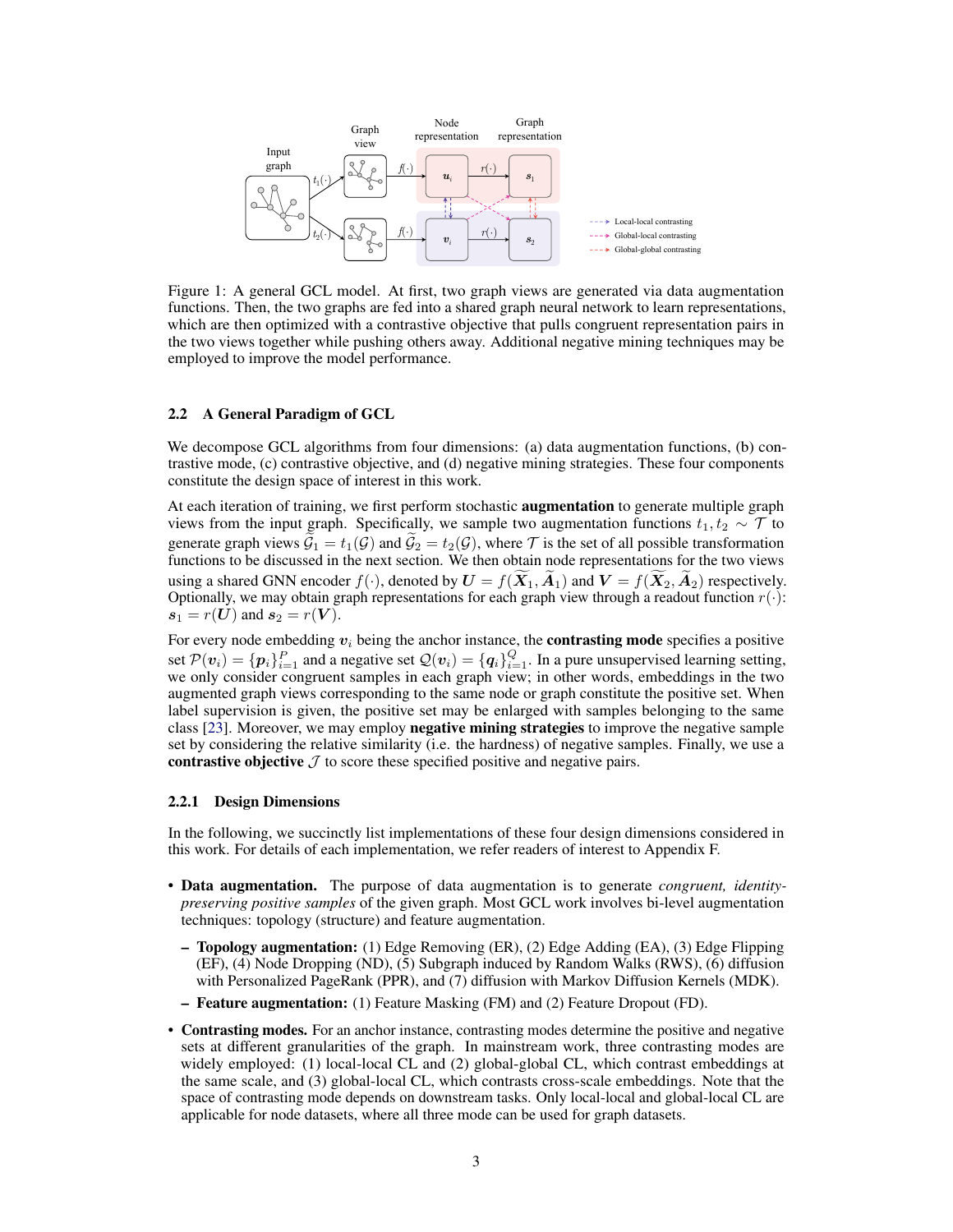<span id="page-3-0"></span>

| Method            | Primary task                | Topology<br>augmentation | Feature<br>augmentation | Contrasting<br>mode | Dual<br>branches? | Contrastive<br>objective |
|-------------------|-----------------------------|--------------------------|-------------------------|---------------------|-------------------|--------------------------|
| <b>DGI</b> [13]   | Node classification         |                          |                         | Global-local        | х                 | <b>JSD</b>               |
| GMI [15]          | Node classification         |                          |                         | Global-local        |                   | SP-JSD                   |
| InfoGraph [19]    | Graph classification        |                          |                         | Global-local        |                   | SP-JSD                   |
| MVGRL [14]        | Node & graph classification | <b>PPR</b>               |                         | Global-local        |                   | <b>JSD</b>               |
| <b>GCC [24]</b>   | Transfer learning           | <b>RWS</b>               |                         | Local-local         | х                 | <b>InfoNCE</b>           |
| GraphCL $[16]$    | Graph classification        | RWS/ND/EA/ED             | <b>FD</b>               | Global-global       | J                 | <b>InfoNCE</b>           |
| <b>GRACE</b> [17] | Node classification         | ER                       | MF                      | Local-local         | J                 | <b>InfoNCE</b>           |
| <b>GCA</b> [18]   | Node classification         | ER                       | MF                      | Local-local         |                   | <b>InfoNCE</b>           |
| <b>BGRL</b> [25]  | Node classification         | ER                       | MF                      | Local-local         | ✓                 | BL                       |
| <b>GBT [26]</b>   | Node classification         | ER                       | MF                      | Local-local         |                   | <b>BT</b>                |

Table 1: Summary of representative GCL models within the proposed paradigm.

- Contrastive objectives. Contrastive objectives are used to measure the similarity of positive samples and the discrepancy between negatives. We consider the following objective functions that rely on negative samples: (1) Information Noice Contrastive Estimation (InfoNCE), (2) Jensen-Shannon Divergence (JSD), and (3) Triplet Margin loss (TM). Moreover, we also analyze the following objectives that eschew the need of explicit negative samples: (4) the Bootstrapping Latent loss (BL), (5) Barlow Twins (BT) loss, and (6) VICReg loss.
- Negative mining strategies. Recent work argues that CL algorithms benefits from hard negative samples (i.e. samples difficult to distinguish from an anchor instance). In this work, we consider the following four negative mining strategies: (1) Hard Negative Mixing (HNM), (2) Debiased Contrastive Learning (DCL), (3) Hardness-Biased Negative Mining (HBNM), and (4) Conditional Negative Mining (CNM).

#### 2.2.2 Discussions on Representative GCL Methods

We give a brief summary of existing representative GCL methods as shown in Table [1](#page-3-0) and discuss how they fit into our proposed paradigm. We note that negative mining strategies have received scant attention in current GCL literature and thus are omitted in the table.

Dual branches vs. single branch. We notice that most work leverages a dual-branch architecture following SimCLR [\[8\]](#page-10-11) that augments the original graph twice to form two views and designates positive samples across two views. For some global-local CL methods like DGI [\[13\]](#page-10-2) and GMI [\[15\]](#page-10-6), they employ an architecture with only one branch. In this case, negative samples are obtained by corrupting the original graph. Different from the aforementioned *augmentation* schemes that generate congruent pairs to model *the joint distribution* of positive pairs, we resort to the term *corruption functions*, which approximate *the product of marginals*.

Stronger augmentation. Unlike GRACE [\[17\]](#page-10-9) and GraphCL [\[16\]](#page-10-8) that employ uniform edge/feature perturbation, GCA [\[18\]](#page-10-10) proposes to perform adaptive augmentation based on importance scores of edges and features. In this work, to involve less hyperparameters as possible, we focus on "uniform" augmentation schemes only.

Variants of contrasting modes. GMI [\[15\]](#page-10-6) extends DGI [\[13\]](#page-10-2) by further considering the agreement between raw node/edge features and node/edge representations. Because it requires much more computational resources, our experiments exclude this implementation of contrasting mode. In addition, there are several recent methods [\[27,](#page-11-4) [28\]](#page-11-5) involve contrasting between local/global and *context* representations, which are usually derived from graph clustering algorithms. Considering the generality of the experiments, we shall leave studying these variants as a future direction.

# 3 Empirical Studies

In the following section, we first introduce experimental configurations and then summarize the results and observations regarding each particular component in the proposed paradigm. We refer interested readers to Appendix B for more information on the evaluation protocols and implementations.

Evaluation configurations. We conduct experiments on a variety of medium- to large-scale datasets widely used in literature, ranging from academic networks to chemistry molecules. For fair comparison, we closely follow previous studies on datasets preprocessing [\[13,](#page-10-2) [16–](#page-10-8)[19,](#page-10-3) [25,](#page-11-2) [29,](#page-11-6) [30\]](#page-11-7). We mainly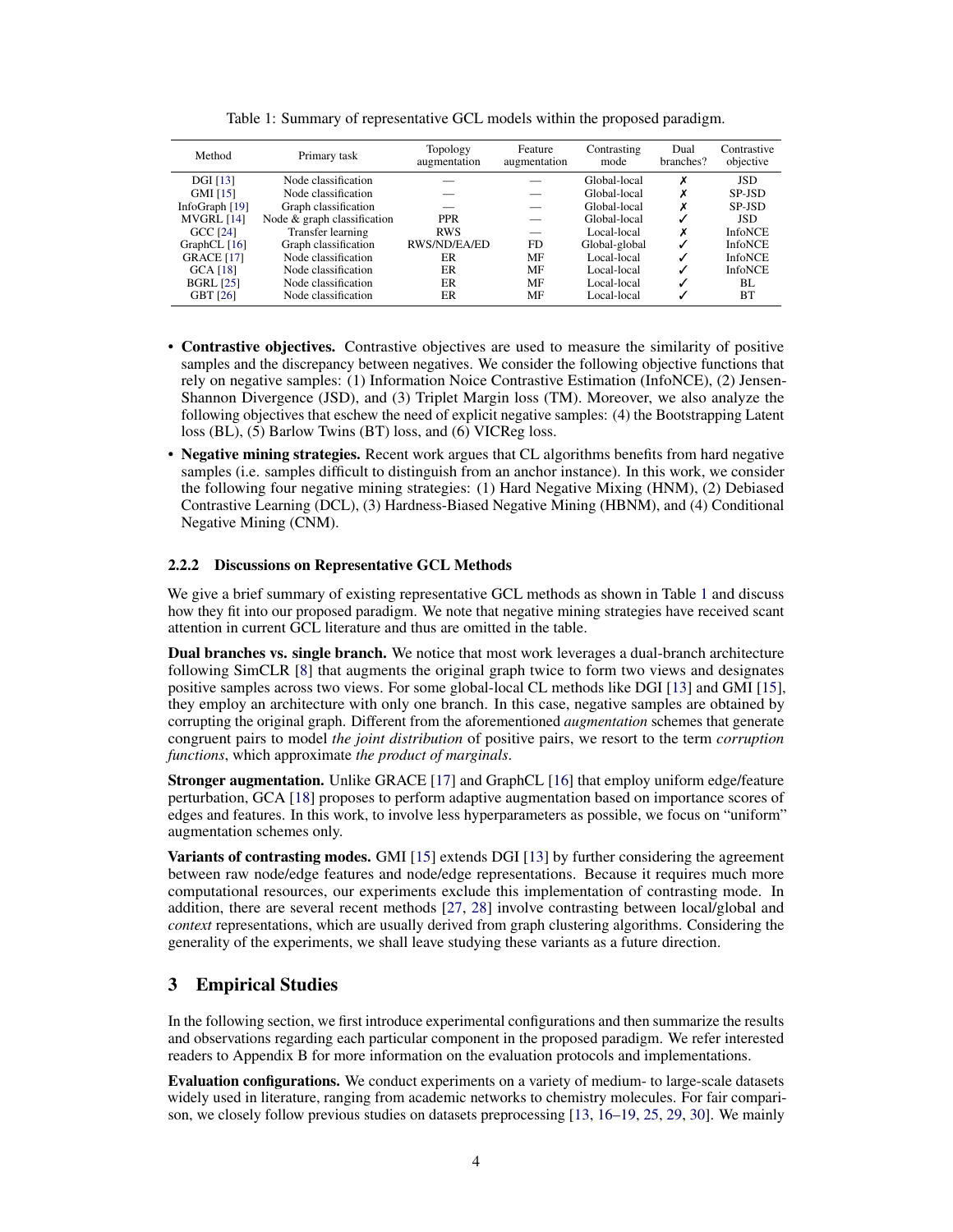<span id="page-4-0"></span>

| Dataset                                                   | Domain                                                                                      | Task                                    | #Graphs                         | Avg. #nodes                          | Avg. #edges                             | #Features                    | #Classes       |
|-----------------------------------------------------------|---------------------------------------------------------------------------------------------|-----------------------------------------|---------------------------------|--------------------------------------|-----------------------------------------|------------------------------|----------------|
| Wiki<br>Computer<br>CS<br>Physics                         | Knowledge base<br>Social networks<br>Citation networks<br>Citation networks                 | Unsupervised<br>node<br>classification  |                                 | 11.701<br>13.752<br>18.333<br>34.493 | 216.123<br>245.861<br>81.894<br>247,962 | 300<br>767<br>6.805<br>8.415 | 10<br>10<br>15 |
| NCI1<br><b>PROTEINS</b><br><b>IMDB-M</b><br><b>COLLAB</b> | <b>Biochemical molecules</b><br><b>Bioinformatics</b><br>Social networks<br>Social networks | Unsupervised<br>graph<br>classification | 4110<br>1.133<br>1.500<br>5.000 | 29.87<br>39.06<br>13.00<br>74.49     | 32.30<br>72.82<br>65.94<br>2457.78      | 29                           | ◠<br>◠         |

Table 2: Statistics of datasets used for unsupervised learning experiments.

evaluate models with different design considerations on two essential tasks: (1) unsupervised node classification and (2) unsupervised graph classification. For all experiments, we follow the linear evaluation scheme used by DGI [\[2\]](#page-9-1). Particularly, the models are first trained in an unsupervised manner and the resulting embeddings are fed into a linear classifier to fit the labeled data. We evaluate each model using ten random splits and report the averaged accuracies (%) as well as standard deviation scores.

Datasets. We conduct experiments on a variety of medium-scale datasets widely used in open literature, ranging from academic networks to chemistry molecular datasets, including Wiki-CS (Wiki) [\[31\]](#page-11-8), Amazon-Computer (Computer), Coauthor-CS (CS), and Coauthor-Physics (Physics) [\[29\]](#page-11-6) for node classification and NCI1 [\[32\]](#page-11-9), PROTEINS-full (PROTEINS) [\[33\]](#page-11-10), IMDB-MULTI (IMDB-M), and COLLAB [\[34\]](#page-11-11) for graph classification. The statistics of all datasets is summarized in Table [2.](#page-4-0)

Implementation details. We choose Graph Convolutional Networks (GCNs) [\[1\]](#page-9-0) as the encoder for all node tasks and use Graph Isomorphism Networks (GINs) [\[35\]](#page-11-12) for all graph tasks. For projector functions, we utilize an additional MultiLayer Perceptron (MLP) model. To ensure convincing experiments and observations, we first perform an exhaustive search over the entire design space. Then, we select and report representative results to reveal common, useful practices. With the aim of conducting controlled experiments, we fix as many variables, e.g., the GNN encoder architecture, embedding dimensions, the number of epochs, and activation functions, as possible for every dataset.

## 3.1 Data Augmentation

<sup>⋄</sup> Augmentation: *eval* <sup>⋄</sup> Contrasting mode: L–L <sup>⋄</sup> Objective: InfoNCE <sup>⋄</sup> Negative mining strategy: None

We first investigate how data augmentation affectss the performance of GCL. Specifically, we apply different data augmentation functions to generate two views, leverage the InfoNCE objective, and contrast local-local (node) representations. Except for specific augmentation functions used, all other settings are kept the same. Below, we first report performance on different topology and feature augmentation functions. Then, we examine the use of compositional data augmentation schemes: (1) structure- and feature-level augmentations and (2) deterministic plus stochastic augmentations.

#### Observation 1. Topology augmentation greatly affects model performance. Augmentation functions that produce sparser graphs generally lead to better performance.

Table [3](#page-5-0) summarizes the results of employing different topology and feature augmentations. It is evident that the performance of GCL is highly dependent on the choice of topology augmentation functions. We observe that models that remove edges (ER, MDK, ND, PPR, and RWS), compared to models that add edges (EA), in general achieve better performance, which suggests that augmentation functions produce *sparser graph views* are preferable. We also find that Random Walk Sampling (RWS) achieves better performance on node datasets, while Node Dropping (ND) favors graph tasks. Although random walk sampling is able to better extract local structural patterns, the graph datasets used in our study are of relatively small scales (< 500 nodes per graph). Therefore, we suspect that these random-walk-based sampling strategies may be confined and a simple node dropping scheme generally outperforms other augmentations on graph-level tasks.

To see how sparsity of the resulting views affect the performance, we further conduct sensitivity analysis on three models with ND, ER, and EA augmentation respectively by varying the dropping/adding probabilities on the CS dataset. The prediction accuracy along with the total number of edges in the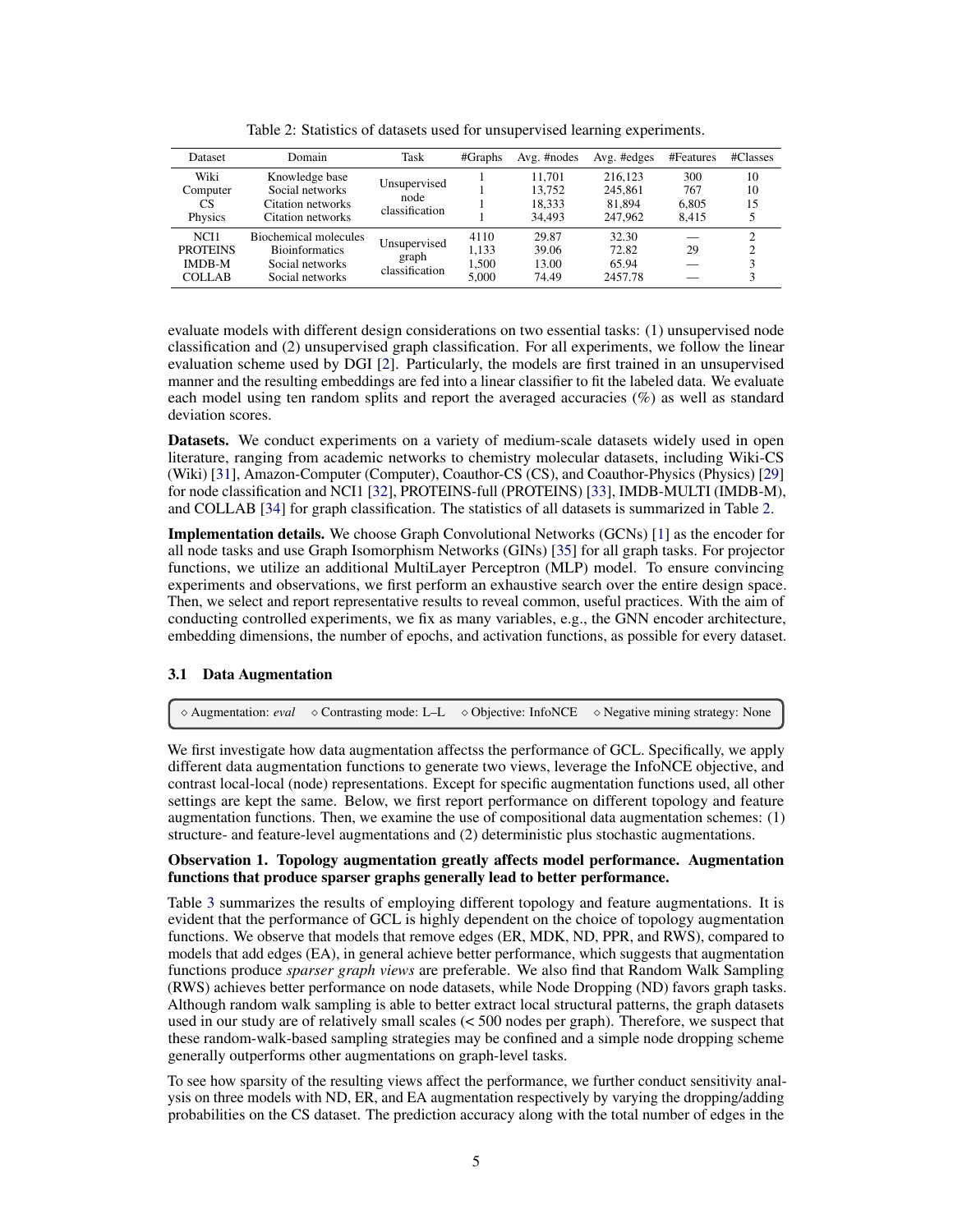<span id="page-5-0"></span>Table 3: Classification performance with different topology and feature augmentation. The best performance is highlighted in boldface and the second-to-best underlined. OOM indicates Out-Of-Memory on a 24GB GPU.

|                  |                  |                  |                          | Graph            |                  |                  |                                    |  |
|------------------|------------------|------------------|--------------------------|------------------|------------------|------------------|------------------------------------|--|
| Wiki             | <b>CS</b>        | Physics          | Computer                 | NCI1             | <b>PROTEINS</b>  | <b>IMDB-M</b>    | <b>COLLAB</b>                      |  |
| $68.52 \pm 0.39$ | $90.76 \pm 0.05$ | $93.69 \pm 0.73$ | $80.62 \pm 0.62$         | 58.49±2.21       | $70.94 \pm 1.13$ | $45.07 \pm 1.70$ | $66.21 \pm 0.92$                   |  |
| $72.65 \pm 0.43$ | $92.73 \pm 0.10$ | $94.77 \pm 0.05$ | $83.40 \pm 0.64$         | $70.80 \pm 0.55$ | $71.17 \pm 0.63$ | $44.80 \pm 1.43$ | $68.12 \pm 0.63$                   |  |
| $76.38 \pm 0.21$ | $92.83 \pm 0.17$ | $95.21 \pm 0.05$ | $87.84 \pm 0.76$         | $73.03 \pm 0.48$ | $72.55 \pm 0.11$ | $45.17 \pm 1.64$ | $68.13 \pm 0.82$                   |  |
| $74.10 \pm 0.67$ | $92.99 \pm 0.15$ | $94.88 \pm 0.06$ | $86.68 \pm 0.73$         | $73.95 \pm 0.49$ | $70.64 \pm 1.67$ | $44.15 \pm 1.21$ | $67.92 \pm 0.93$                   |  |
| $77.47 \pm 0.32$ | $92.81 \pm 0.08$ | $95.99 \pm 0.12$ | $87.01 \pm 0.54$         | $72.12 \pm 1.38$ | $72.54 \pm 0.43$ | $47.03 \pm 1.14$ | $70.73 \pm 0.78$                   |  |
| $69.28 \pm 0.22$ | $92.25 \pm 0.07$ | OM               | $85.06 \pm 0.53$         | $58.70 \pm 0.51$ | $71.69 \pm 1.12$ | $45.27 \pm 0.85$ | $68.51 \pm 0.67$                   |  |
| $69.87 \pm 0.12$ | $92.62 \pm 0.14$ | OM               | $82.46 \pm 0.58$         | $57.21 \pm 0.31$ | $71.31 \pm 0.11$ | $45.07 \pm 1.16$ | $68.09 \pm 0.88$                   |  |
| $76.74 \pm 0.20$ | $93.48 \pm 0.08$ | $95.04 \pm 0.11$ | 87.60±0.63               | $75.11 \pm 1.14$ | $71.79 \pm 0.82$ | $44.95 \pm 0.82$ | $70.85 \pm 0.89$                   |  |
| $76.74 \pm 0.34$ | $91.55 \pm 0.11$ | $94.12 \pm 0.21$ | $85.05 \pm 0.51$         | $64.87 \pm 0.36$ | $71.35 \pm 0.79$ | $45.36 \pm 1.68$ | $70.52 + 0.35$<br>$70.69 \pm 1.33$ |  |
|                  | $76.68 \pm 0.16$ | $91.83 \pm 0.08$ | Node<br>$94.20 \pm 0.16$ | 84.93±0.46       | $63.21 \pm 0.51$ | $71.60 \pm 1.61$ | $46.44 \pm 0.96$                   |  |

<span id="page-5-2"></span><span id="page-5-1"></span>

<span id="page-5-4"></span><span id="page-5-3"></span>Figure 2: Sensitivity analysis with various topology augmentation probabilities on the CS dataset.

produced graphs is plotted in Figure [2.](#page-5-1) From Figures [2a](#page-5-2) and [2b,](#page-5-3) we observe that model performance improves as more nodes or edges are dropped and degenerates when the removal probability is overly high. As seen in Figure [2c,](#page-5-4) the performance of EA augmentation downgrades greatly when more edges are added. In general, these results accord with our observations that many real-world graphs are inherently sparse [\[36,](#page-11-13) [37\]](#page-11-14). When too many edges are added, they connect nodes that are semantically unrelated, bringing noise to the generated graph view and thus deteriorating the quality of learned embeddings.

#### Observation 2. Feature augmentation brings additional benefits to GCL. Compositional augmentation at both structure and attribute level benefits GCL the most.

From Table [3,](#page-5-0) we observe that the performance of models employing feature augmentation solely is inferior to that use topology augmentation but still higher than the baseline performance. The

<span id="page-5-5"></span>

Figure 3: Performance on models using compositional augmentation at topology and feature levels.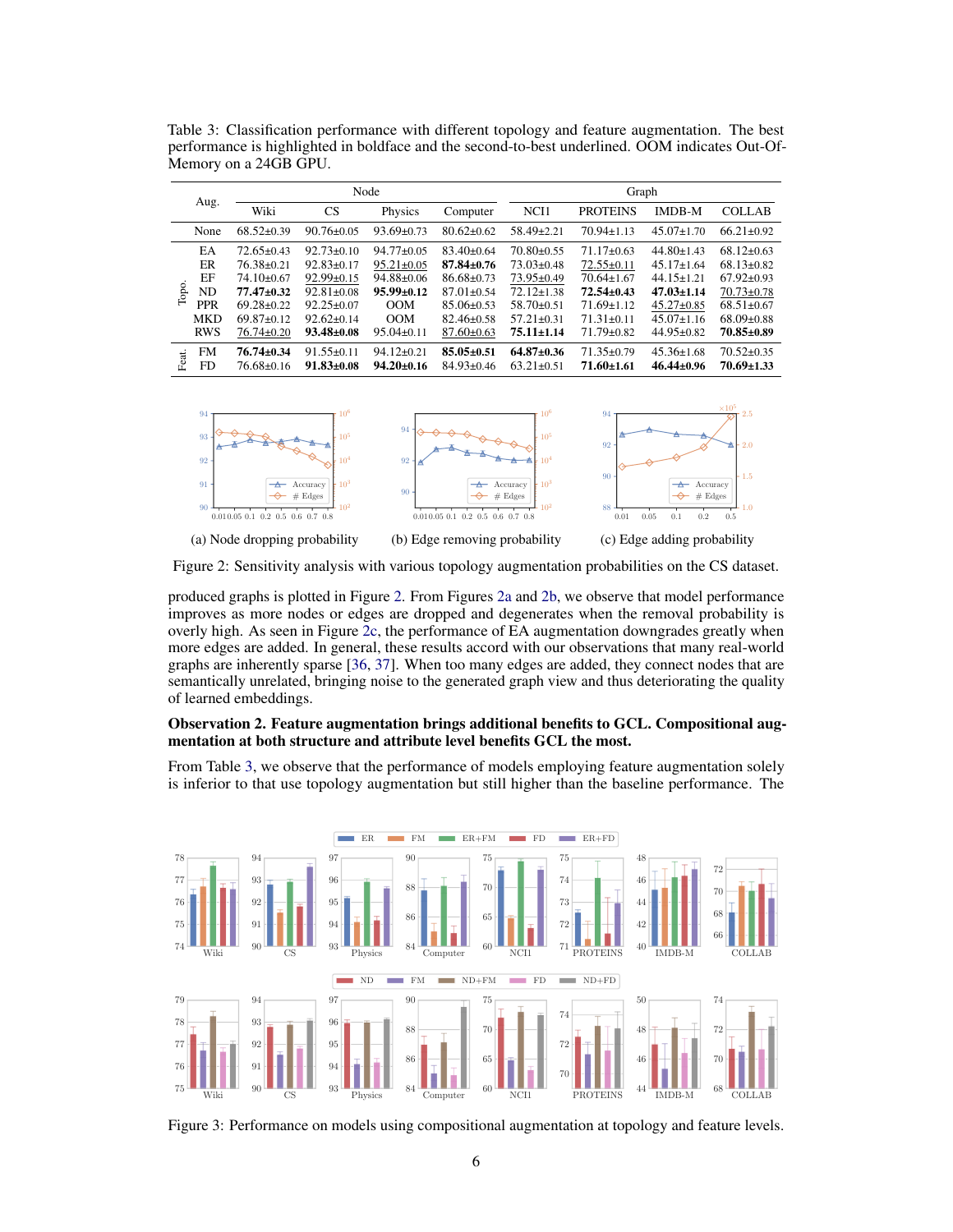<span id="page-6-0"></span>

Figure 4: Performance on models using composition of stochastic and deterministic augmentation.

improvements brought by the two feature augmentation schemes could be explained from the fact that FM and FD resemble applying the dropout [\[38\]](#page-11-15) technique on the input layer. Also, we see that in general FM slightly outperforms FD, which suggests the use of a shared feature mask for all node features, though their performance difference is not that significant.

Furthermore, Figure [3](#page-5-5) presents the results in the case of hybrid augmentation at both topology and feature levels. It is clear that the use of feature augmentation in addition to structure augmentation benefits GCL, demonstrating that both topology and structures are important for learning graph representations.

#### Observation 3. Deterministic augmentation schemes should be accompanied by stochastic augmentation.

In Table [3,](#page-5-0) we find that using two deterministic augmentation functions PPR and MDK independently does not always result in promising performance. We also find that prior studies [\[14\]](#page-10-7) usually leverage stochastic augmentation (e.g., node dropping) after deterministic augmentation like PPR. Therefore, we utilize another set of joint augmentation of stochastic and deterministic augmentation functions, where the performance is summarized in Figure [4.](#page-6-0) It is seen that the joint scheme improves the vanilla deterministic augmentation by a large margin. Recall that our contrastive objective is essentially aimed to discriminate between samples from the data distribution and samples from some noise distributions [\[39,](#page-11-16) [40\]](#page-11-17). Therefore, a stochastic augmentation scheme is needed to better approximate that noise distribution.

## 3.2 Contrasting Modes and Contrastive Objectives

<sup>⋄</sup> Augmentation: ND + FM <sup>⋄</sup> Contrasting mode: *eval* <sup>⋄</sup> Objective: *eval* <sup>⋄</sup> Negative mining strategy: None

The next experiments are concerned with how contrasting modes and contrastive objectives affect the model performance. We train the model with different contrasting modes and contrastive objectives, with the topology augmentation set to ND and the feature augmentation to FM. Except that embedding sizes are fixed, other hyperparameters are tuned to obtain the best performance under each experiment for fair comparison.

We first experiment with negative-sample-based contrastive objectives: InfoNCE, JSD, and TM. Besides contrastive objectives that rely on negative samples, we also investigate three negative-samplefree objectives: BL, BT, and VICReg. Table [4](#page-7-0) presents the experimental results on unsupervised classification tasks. It should be noted that BT and VICReg losses need to compute the covariance of latent embedding vectors and thus are not compatible with the global-local mode.

#### Observation 4. Same-scale contrasting generally performs better. Downstream tasks of different granularities favor different contrasting modes.

What stands out from the table is that contrasting local-local pairs achieves the best performance on node-level classification, while the global-global mode performs better on graph-level tasks. This suggests us to use same-scale contrasting modes, which is consistent with the practices used in recent literature [\[5,](#page-10-12) [8,](#page-10-11) [16](#page-10-8)[–18,](#page-10-10) [41](#page-11-18)[–44\]](#page-12-0). A possible explanation for this result is that, in global-local contrasting, all node embeddings within the graph constitute the positive samples for each graph embedding. In other words, the global-local mode pulls every node-graph pair together in the embedding space, which may lead to suboptimal performance in downstream tasks.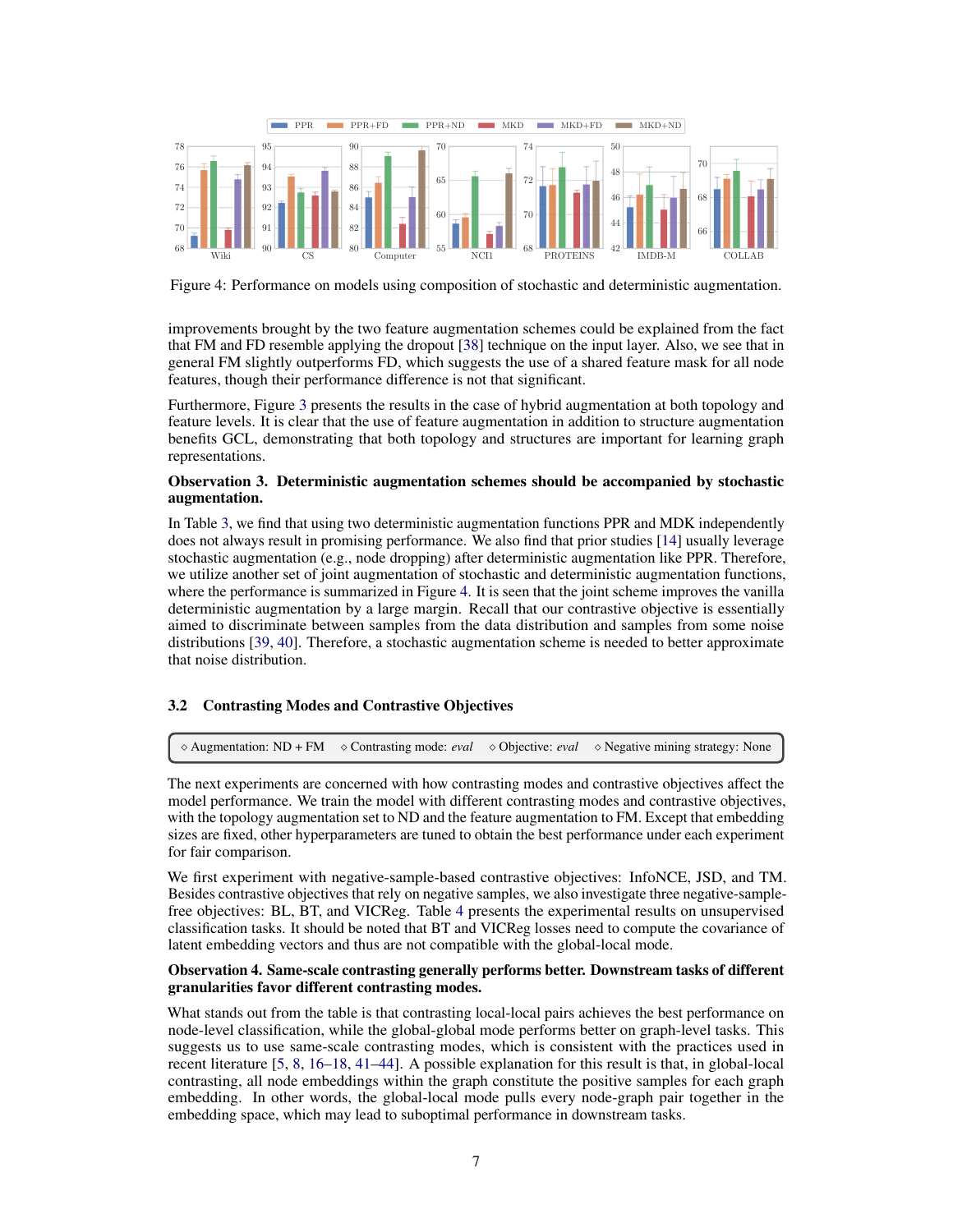<span id="page-7-0"></span>Table 4: Performance with different objectives and contrasting modes. L–L, G–L, and G–G denote local-local, global-local, and global-global contrasting modes. The best results for objectives (rowwise) and contrasting modes (column-wise) are highlighted in boldface and underline respectively. (a) Unsupervised node classification

<span id="page-7-1"></span>

| Obj.                        |                                                          | Wiki                                                     | CS                                                       |                                                          |                                                          | Physics                                                  | Computer                                                 |                                                          |
|-----------------------------|----------------------------------------------------------|----------------------------------------------------------|----------------------------------------------------------|----------------------------------------------------------|----------------------------------------------------------|----------------------------------------------------------|----------------------------------------------------------|----------------------------------------------------------|
|                             | $L - L$                                                  | $G-I$ .                                                  | $L-L$                                                    | $G-I$ .                                                  | $L-L$                                                    | $G-I$ .                                                  | $L-L$                                                    | $G-I$ .                                                  |
| <b>InfoNCE</b><br>JSD<br>TM | $79.09 \pm 0.15$<br>78.83±0.95<br>$78.42 \pm 0.88$       | $77.73 \pm 0.94$<br>$78.71 \pm 0.19$<br>$76.53 \pm 0.85$ | $92.45 \pm 0.83$<br>$92.18 \pm 1.00$<br>$91.91 \pm 0.31$ | $90.60 \pm 0.06$<br>$91.31 \pm 0.62$<br>$90.11 \pm 0.61$ | $95.95 \pm 0.92$<br>$94.32 \pm 0.28$<br>$94.11 \pm 0.60$ | $93.23 \pm 0.96$<br>$94.12 \pm 0.04$<br>$92.78 \pm 0.12$ | $88.15 \pm 0.59$<br>$82.02 \pm 0.76$<br>$69.67 \pm 0.88$ | $76.24 \pm 0.93$<br>$78.27 \pm 0.05$<br>$76.38 \pm 0.75$ |
| BL<br><b>BT</b><br>VICReg   | $76.83 \pm 0.80$<br>$80.41 \pm 0.15$<br>$80.79 \pm 0.12$ | $75.34 \pm 0.43$<br>$\overline{\phantom{m}}$             | $93.10 \pm 0.94$<br>$94.16 \pm 0.02$<br>$93.46 \pm 0.08$ | $88.55 \pm 0.43$                                         | $94.81 \pm 0.98$<br>$96.55 \pm 0.12$<br>$95.59 \pm 0.23$ | $94.09 \pm 0.83$<br>$\overline{\phantom{0}}$             | $87.79 \pm 0.94$<br>$86.86 \pm 0.97$<br>$86.39 \pm 0.32$ | $85.43 \pm 0.23$                                         |

(b) Unsupervised graph classification

| Obj.           | NCH <sub>1</sub> |                                 |                  | <b>PROTEINS</b>  |                          | IMDB-M           |                  |                          | <b>COLLAB</b>    |                  |                                 |                  |
|----------------|------------------|---------------------------------|------------------|------------------|--------------------------|------------------|------------------|--------------------------|------------------|------------------|---------------------------------|------------------|
|                | L-L              | G–L                             | $G-G$            | L-L              | $G-L$                    | G-G              | L–L              | $G-I$ .                  | G–G              | L-L              | $G-L$                           | $G-G$            |
| <b>InfoNCE</b> | 73.10+0.83       | $72.35 + 0.21$                  | 73.95±0.89       | $73.28 \pm 0.62$ | $71.57 \pm 0.92$         | $75.73 \pm 0.09$ | $48.16 \pm 0.64$ | $47.36 \pm 0.48$         | $49.69 \pm 0.44$ | $73.25 \pm 0.34$ | $70.92 \pm 0.22$                | $73.72 \pm 0.12$ |
| JSD            | $73.56 \pm 0.32$ | $73.29 \pm 0.31$                | $70.93 \pm 0.17$ | $73.88 \pm 0.31$ | $73.15 \pm 0.42$         | $73.67 \pm 0.45$ | $48.31 \pm 1.17$ | $48.61 \pm 1.21$         | $48.31 \pm 1.35$ | $70.40 \pm 0.31$ | $72.62 \pm 0.35$                | $71.60 \pm 0.32$ |
| <b>TM</b>      | $72.43 + 0.21$   | $71.21 + 0.19$                  | $72.31 \pm 0.22$ | $72.17 \pm 0.51$ | $72.13 \pm 1.48$         | $73.78 \pm 0.47$ | $48.38 \pm 0.20$ | $47.75 \pm 1.24$         | $48.58 \pm 0.62$ | $68.85 \pm 0.45$ | $69.47 \pm 0.20$                | $72.97 + 0.47$   |
| BL             | $77.22 \pm 0.13$ | $75.97 + 0.23$                  | 76.70+0.31       | $77.75 + 0.43$   | $77.32 + 0.21$           | $78.17 \pm 0.59$ | $54.64 \pm 0.43$ | $54.21 \pm 1.01$         | $55.32 \pm 0.21$ | $73.95 + 0.25$   | $73.35 \pm 0.24$                | $74.92 \pm 0.33$ |
| <b>BT</b>      | 72.49±0.22       | $\hspace{0.1mm}-\hspace{0.1mm}$ | $70.53 \pm 1.11$ | 74.87±0.68       |                          | 74.38±0.56       | $48.50 \pm 0.65$ | $\overline{\phantom{m}}$ | $49.53 \pm 0.42$ | $71.70 \pm 0.53$ | $\hspace{0.1mm}-\hspace{0.1mm}$ | $73.00 \pm 0.42$ |
| VICReg         | $72.31 \pm 0.34$ | $\overline{\phantom{0}}$        | $71.60 \pm 0.36$ | $74.61 \pm 1.15$ | $\overline{\phantom{m}}$ | 74.38±0.57       | $46.75 + 1.47$   |                          | $50.28 \pm 0.55$ | $68.88 \pm 0.34$ | $\overline{\phantom{0}}$        | 72.50±0.31       |

Furthermore, the contrasting mode should be chosen according to the granularity of end task, i.e. locallocal for node-level tasks and global-global for graph-level tasks. In accordance with the presented results, recent studies [\[45–](#page-12-1)[47\]](#page-12-2) have made a similar finding for learning visual representations. They demonstrate that being pretrained on instance-level pretext tasks (i.e. contrasting image-level embeddings in the same batch), current CL models achieve suboptimal performance in fine-grained downstream tasks, e.g., semantic segment that requires pixel-level details.

#### Observation 5. Among negative-sample-based objectives, the use of InfoNCE objective leads to consistent improvements across all settings.

Table [4a](#page-7-1) indicates that InfoNCE achieves the best performance among contrastive objectives that need negative samples, which is demonstrated to be effective by many recent methods [\[4,](#page-10-13) [7,](#page-10-14) [8,](#page-10-11) [48,](#page-12-3) [49\]](#page-12-4).

Among these negative-sampling-based objectives, recent studies have already revealed that the InfoNCE loss has an intrinsic ability to perform hard negative sampling [\[23\]](#page-11-0), which may explain its superior performance compared to other objectives. Particularly, one very recent study in computer vision [\[50\]](#page-12-5) shows that the use of a temperature parameter  $\tau$  in the InfoNCE objective acts as an adjustment factor to exert penalties on hard negative samples. To verify this on GCL, we further conduct sensitivity analysis on this temperature parameter on both node (CS) and graph (IMDB-M) datasets as shown in Figure [5.](#page-7-2)

We observe that with the increase of  $\tau$ , the performance improves at first and downgrades later, with not much performance fluctuation.

<span id="page-7-2"></span>

Figure 5: Sensitivity analysis of the parameter  $\tau$  in the InfoNCE objective.

According to Wang and Liu [\[50\]](#page-12-5), the InfoNCE objective pays less attention to hard negatives as  $\tau$ increases. This hardness-aware behavior demonstrates the importance of *striking a balance* between separation of hardest negative samples ( $\tau \to 0^+$ ) and global uniformity ( $\tau \to \infty$ ) on GCL.

#### Observation 6. Bootstrapping Latent and Barlow Twins losses obtain promising performance on par with their negative-sample-based objectives yet reduce the computational burden.

Surprisingly, we find the performance obtained by employing these negative-sample-free objectives sometimes even surpasses their negative-sample-based counterparts, which suggests a promising future direction of finding efficient solutions free of negative samples for GCL. As opposed to negative-sample-based objectives, the BL, BT, and VICReg losses eschew the need of explicit negative samples and thus greatly reduce the computational burden. To see this, we summarize the memory consumption in Table [5,](#page-7-3) from which we clearly observe that these three losses use much less memory than other objectives without negative samples.

<span id="page-7-3"></span>Table 5: Memory usage (MB) on the PROTEINS dataset of different contrastive objectives.

| Obj.           | L–L   | $G-I$ | $G-G$ |
|----------------|-------|-------|-------|
| <b>InfoNCE</b> | 6,311 | 2.977 | 2,271 |
| <b>JSD</b>     | 6,309 | 2,845 | 2,269 |
| <b>TM</b>      | 6.271 | 2.977 | 2,269 |
| BL             | 2,235 | 2,247 | 2,187 |
| <b>BT</b>      | 2,419 |       | 2,201 |
| VICReg         | 2.465 |       | 2.232 |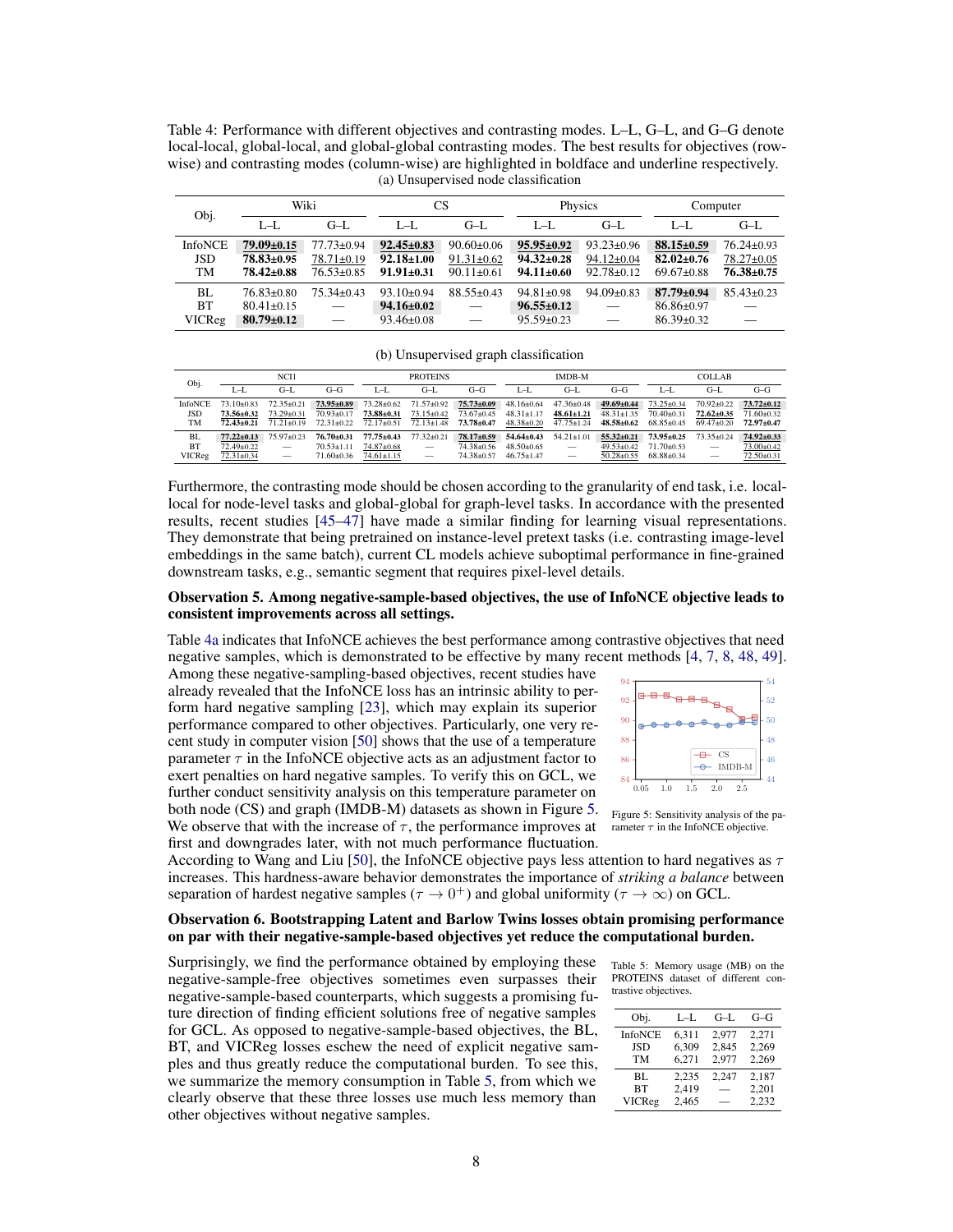#### 3.3 Negative Mining Strategies

<sup>⋄</sup> Augmentation: ND + FM <sup>⋄</sup> Contrasting mode: L–L <sup>⋄</sup> Objective: InfoNCE <sup>⋄</sup> Negative mining strategy: *eval*

We firstly probe the explicit use of negative mining strategies on top of contrastive objectives, which essentially measure similarity (i.e. hardness) of each negative pair and upweights hard negative samples. Among the examined negative mining strategies, DCL develops debasing terms to select truly negative samples so as to avoid contrasting same-label instances; other strategies propose to upweight hard negative samples (points that are difficult to distinguish from an anchor) and remove easy ones that are less informative to improve the discriminative power of the GCL model.

#### Observation 7. Existing negative mining techniques based on calculating embedding similarities bring limited benefit to GCL.

We train four models on three node classification datasets (due to out-of-memory error on Physics) using the local-local mode with the InfoNCE objective. The performance comparison of different

negative mining strategies is shown in Figure [6.](#page-8-0) It is apparent that the four negative mining strategies studied in this experiment bring limited improvements to GCL. Although slight improvements can be observed under certain hyperparameter configurations, which proves the explicit modeling of hard negatives is useful for GCL, their performance in general rarely matches the best performance reported with other contrastive objectives (cf. Table [4a\)](#page-7-1).

<span id="page-8-0"></span>

Figure 6: Performance of negative mining strategies.

We note that in existing formulation of negative sampling techniques, the sample hardness is measured by inner product of sample embeddings. Since we are in a fully unsupervised setting, no label (i.e. class) information can be accessed during training. Under existing contrasting modes, for one anchor sample, the contrastive objective pushes all different representations away, *irrespective of their real semantic relations*. What is even worse, most GNN models tend to produce similar embeddings for neighboring nodes regardless of semantic classes [\[51–](#page-12-6)[54\]](#page-12-7), which may further bias the selection of hard negatives. Therefore, we argue that there is disagreement between semantic similarity and example hardness. By selecting hard negative samples merely according to similarity measure of embeddings, these hard negatives are potentially *positive samples*, which produces adverse learning signals to the contrastive objective. For an illustrative example and more detailed discussions, please refer to Appendix D. We find that our discovery reminiscent to one very recent study in visual CL [\[50\]](#page-12-5), which recommends an adaptive scheduling scheme for the temperature parameter when using InfoNCE as the contrastive objective, such that *hard but false negatives* could be tolerated as the training progresses.

## 3.4 Additional Experiments

We perform additional experiments on large-scale datasets and ablation studies on the batch normalization module used in the bootstrapping latent loss. Due to space constraints, we briefly discuss our findings as follows. Readers of interest may refer to Appendix C for detailed discussions.

More evaluation tasks and metrics on large-scale datasets with edge features. Currently, since the experiments are limited to medium-scale datasets, we conduct a further study assessing how existing GCL work scales to large-scale graphs using two open graph benchmarks [\[55\]](#page-12-8) datasets. In the experiments, we examine the performance of different data augmentation due to the presence of edge features, contrasting modes, and contrastive objectives on binary graph classification and graph regression, which are measured in terms of AUC-ROC and MAE, respectively. It is shown that the experimental results are still in keeping with observations made in the main texts.

Ablation studies on the Batch Normalization module for the Bootstrapping Latent loss. Previous work [\[56\]](#page-12-9) hypothesizes that the use of Batch Normalization (BN) in existing work compensates for improper initialization for contrastive learning models, instead of introducing implicit negative samples. To see its impact on GCL performance, we perform ablation studies by using BN or not in three critical components in the BL loss, i.e. the GNN encoder, the projector, and the predictor, on the node classification task. The results show that using BN in the GNN encoder *solely* is almost sufficient to obtain promising performance.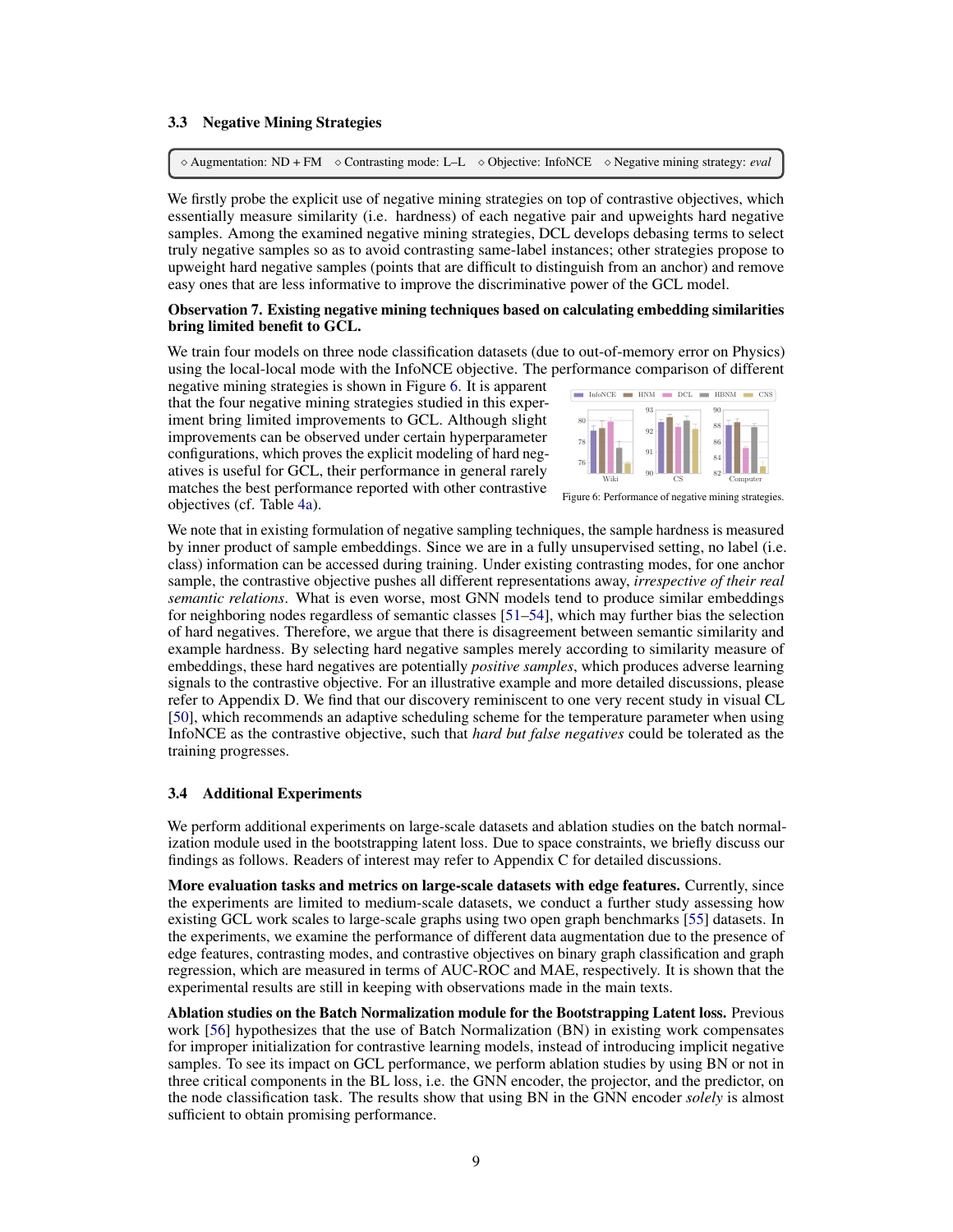## 4 Conclusion, Limitations, and Outlook

In this paper, we first present a taxonomy for GCL, where we categorize existing work from four aspects: data augmentations, contrasting modes, contrastive objective, and negative mining strategies. Then, we analyze the design choices for each GCL component by conducting extensive empirical studies over a comprehensive set of benchmarking tasks and datasets. Our rigorous empirical study reveal several interesting findings of GCL components that may be helpful for developing future algorithms. We also provide an open-sourced PyTorch-based library PyGCL to facilitate the implementation of GCL models. While GCL has already demonstrated strong empirical performance across a variety of downstream tasks, it is still in its infancy with many challenges left widely open. We hope our work provides several practical guidelines for future research in this vigorous field.

Due to limited space, some limitations of our work need to be acknowledged.

- Limited design considerations. In this work, we consider limited design considerations, namely four design dimensions. An issue that is not addressed in this study is what role do many other model-specific factors, e.g., whether to employ a projection head in the InfoNCE objective and what graph encoders should be employed, play in GCL.
- Limited downstream tasks. Our empirical study only includes experiments on node- and graphlevel classification and graph-level regression; a boarder range of downstream tasks of different granularities, e.g., link prediction and community detection, may be beneficial to draw more convincing conclusions.
- Lack of theoretical justification. Our work only presents empirical studies which has thrown up many questions in need of further theoretical justification for better understanding the underlying mechanisms of GCL, for instance, the performance guarantees of certain contrasting modes and how to appropriately measure and select hard negative samples for contrastive objectives in the graph domain.

Our empirical findings also suggest several future directions that may be helpful for fully unleashing the power of GCL.

- Towards automated augmentation. We understand that topology augmentation is of paramount importance to GCL. However, existing work leverages manually designed ad-hoc augmentation strategies, which may result in suboptimal performance. Recent studies in graph structure learning pave a principled way to learn optimal structures of graph-structured data [\[37\]](#page-11-14), which we argue could be used for automatically learn augmentation functions suitable for GCL pretext tasks.
- Understanding the performance gap between pretext and downstream tasks. We empirically demonstrate the correlation between the choice of end tasks and contrastive objectives, yet calls for a thorough understanding for the performance gap between pretext and downstream tasks. We have found that there is some progress in this regard [\[57\]](#page-12-10), but it is far from fully explored.
- Structure-aware negative sampling. Unlike in computer vision fields, similar visual features may naturally correlate to closer semantic categories, measuring the hardness through embedding similarities in graph-structured data is more difficult. A series of earlier work in network embedding proposes solutions from structural aspects [\[58–](#page-12-11)[60\]](#page-12-12). However, how to integrate rich structure information for modeling better negative distributions for GCL is still left unexplored.

## Acknowledgments and Disclosure of Funding

The authors would like to thank Yuning You and Liang Zeng for their fruitful discussions on the manuscript. The authors would also like to thank anonymous reviewers for their helpful feedback. This work is supported by National Natural Science Foundation of China (61772528 and U19B2038).

## References

- <span id="page-9-0"></span>[1] Thomas N. Kipf and Max Welling. Semi-Supervised Classification with Graph Convolutional Networks. In *ICLR*, 2017.
- <span id="page-9-1"></span>[2] Petar Veličković, Guillem Cucurull, Arantxa Casanova, Adriana Romero, Pietro Liò, and Yoshua Bengio. Graph Attention Networks. In *ICLR*, 2018.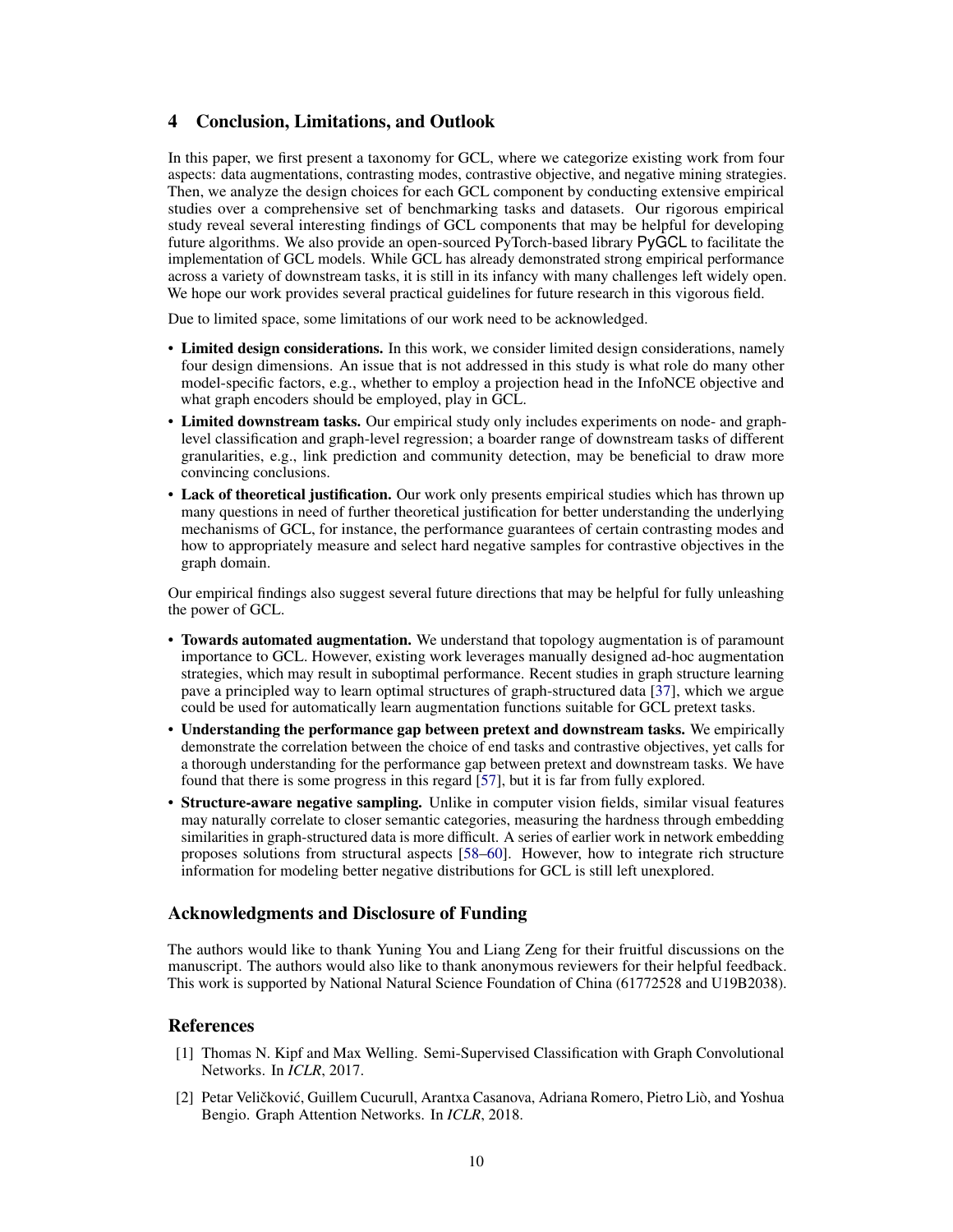- <span id="page-10-0"></span>[3] R. Devon Hjelm, Alex Fedorov, Samuel Lavoie-Marchildon, Karan Grewal, Philip Bachman, Adam Trischler, and Yoshua Bengio. Learning Deep Representations by Mutual Information Estimation and Maximization. In *ICLR*, 2019.
- <span id="page-10-13"></span>[4] Philip Bachman, R. Devon Hjelm, and William Buchwalter. Learning Representations by Maximizing Mutual Information Across Views. In *NeurIPS*, pages 15509–15519, 2019.
- <span id="page-10-12"></span>[5] Kaiming He, Haoqi Fan, Yuxin Wu, Saining Xie, and Ross Girshick. Momentum Contrast for Unsupervised Visual Representation Learning. In *CVPR*, pages 9726–9735, 2020.
- [6] Mathilde Caron, Ishan Misra, Julien Mairal, Priya Goyal, Piotr Bojanowski, and Armand Joulin. Unsupervised Learning of Visual Features by Contrasting Cluster Assignments. In *NeurIPS*, pages 9912–9924, 2020.
- <span id="page-10-14"></span>[7] Jean-Bastien Grill, Florian Strub, Florent Altché, Corentin Tallec, Pierre H. Richemond, Elena Buchatskaya, Carl Doersch, Bernardo Avila Pires, Zhaohan Daniel Guo, Mohammad Gheshlaghi Azar, Bilal Piot, Koray Kavukcuoglu, Rémi Munos, and Michal Valko. Bootstrap Your Own Latent: A New Approach to Self-Supervised Learning. In *NeurIPS*, pages 21271–21284, 2020.
- <span id="page-10-11"></span>[8] Ting Chen, Simon Kornblith, Mohammad Norouzi, and Geoffrey E. Hinton. A Simple Framework for Contrastive Learning of Visual Representations. In *ICML*, pages 1597–1607, 2020.
- [9] Rui Qian, Tianjian Meng, Boqing Gong, Ming-Hsuan Yang, Huisheng Wang, Serge J. Belongie, and Yin Cui. Spatiotemporal Contrastive Video Representation Learning. In *CVPR*, 2021.
- [10] Tassilo Klein and Moin Nabi. Contrastive Self-Supervised Learning for Commonsense Reasoning. In *ACL*, pages 7517–7523, 2020.
- [11] Hongchao Fang, Sicheng Wang, Meng Zhou, Jiayuan Ding, and Pengtao Xie. CERT: Contrastive Self-supervised Learning for Language Understanding. *arXiv.org*, 2020.
- <span id="page-10-1"></span>[12] Tianyu Gao, Xingcheng Yao, and Danqi Chen. SimCSE: Simple Contrastive Learning of Sentence Embeddings. *arXiv.org*, April 2021.
- <span id="page-10-2"></span>[13] Petar Veličković, William Fedus, William L. Hamilton, Pietro Liò, Yoshua Bengio, and R. Devon Hjelm. Deep Graph Infomax. In *ICLR*, 2019.
- <span id="page-10-7"></span>[14] Kaveh Hassani and Amir Hosein Khasahmadi. Contrastive Multi-View Representation Learning on Graphs. In *ICML*, pages 3451–3461, 2020.
- <span id="page-10-6"></span>[15] Zhen Peng, Wenbing Huang, Minnan Luo, Qinghua Zheng, Yu Rong, Tingyang Xu, and Junzhou Huang. Graph Representation Learning via Graphical Mutual Information Maximization. In *WWW*, pages 259–270, 2020.
- <span id="page-10-8"></span>[16] Yuning You, Tianlong Chen, Yongduo Sui, Ting Chen, Zhangyang Wang, and Yang Shen. Graph Contrastive Learning with Augmentations. In *NeurIPS*, pages 5812–5823, 2020.
- <span id="page-10-9"></span>[17] Yanqiao Zhu, Yichen Xu, Feng Yu, Qiang Liu, Shu Wu, and Liang Wang. Deep Graph Contrastive Representation Learning. In *GRL+@ICML*, 2020.
- <span id="page-10-10"></span>[18] Yanqiao Zhu, Yichen Xu, Feng Yu, Qiang Liu, Shu Wu, and Liang Wang. Graph Contrastive Learning with Adaptive Augmentation. In *WWW*, pages 2069–2080, 2021.
- <span id="page-10-3"></span>[19] Fan-Yun Sun, Jordan Hoffmann, Vikas Verma, and Jian Tang. InfoGraph: Unsupervised and Semi-supervised Graph-Level Representation Learning via Mutual Information Maximization. In *ICLR*, 2020.
- <span id="page-10-4"></span>[20] Yaochen Xie, Zhao Xu, Zhengyang Wang, and Shuiwang Ji. Self-Supervised Learning of Graph Neural Networks: A Unified Review. *arXiv.org*, February 2021.
- [21] Yixin Liu, Shirui Pan, Ming Jin, Chuan Zhou, Feng Xia, and Philip S. Yu. Graph Self-Supervised Learning: A Survey. *arXiv.org*, February 2021.
- <span id="page-10-5"></span>[22] Lirong Wu, Haitao Lin, Zhangyang Gao, Cheng Tan, and Stan Z. Li. Self-supervised on Graphs: Contrastive, Generative, or Predictive. *arXiv.org*, May 2021.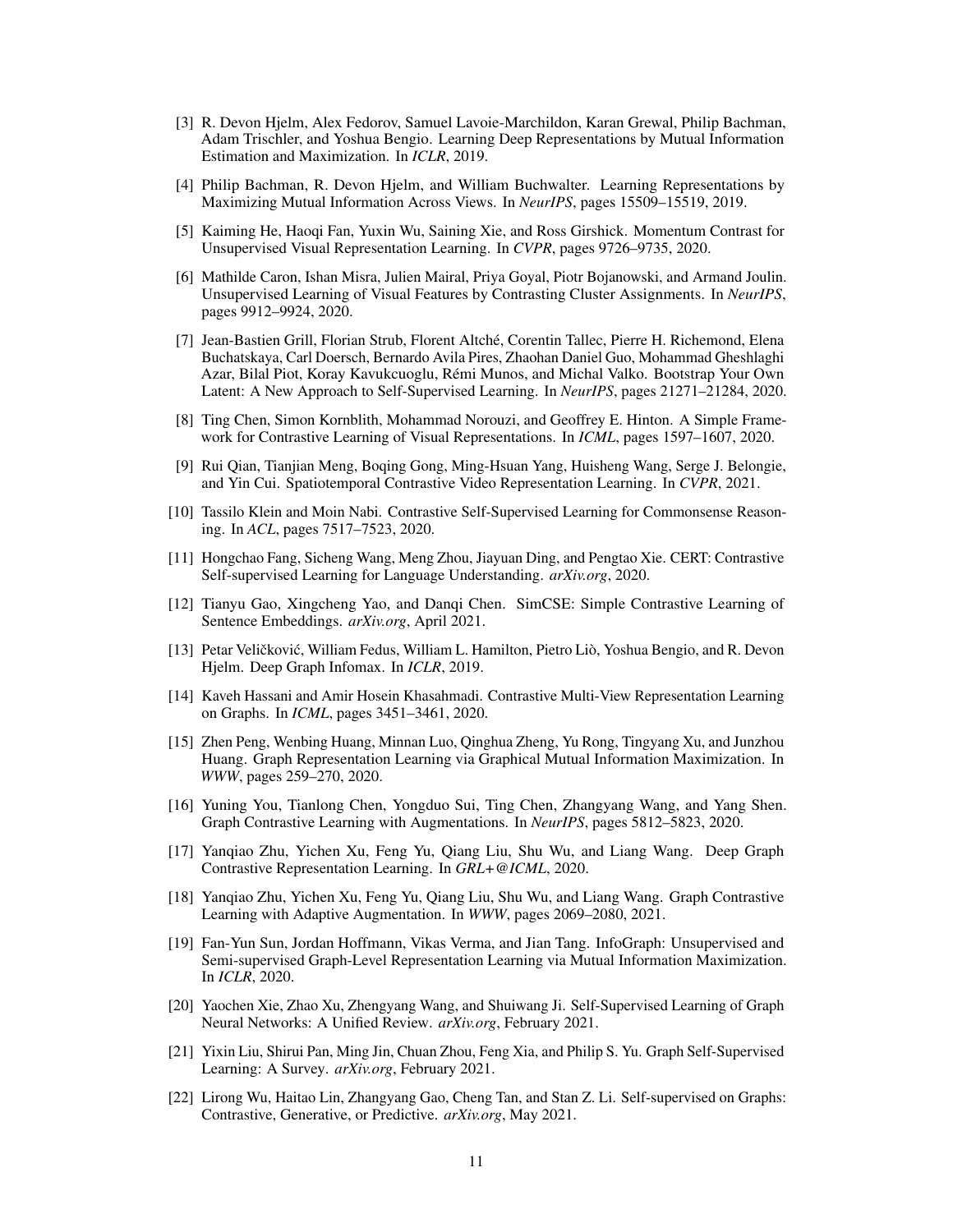- <span id="page-11-0"></span>[23] Prannay Khosla, Piotr Teterwak, Chen Wang, Aaron Sarna, Yonglong Tian, Phillip Isola, Aaron Maschinot, Ce Liu, and Dilip Krishnan. Supervised Contrastive Learning. In *NeurIPS*, pages 18661–18673, 2020.
- <span id="page-11-1"></span>[24] Jiezhong Qiu, Qibin Chen, Yuxiao Dong, Jing Zhang, Hongxia Yang, Ming Ding, Kuansan Wang, and Jie Tang. GCC: Graph Contrastive Coding for Graph Neural Network Pre-Training. In *KDD*, pages 1150–1160, 2020.
- <span id="page-11-2"></span>[25] Shantanu Thakoor, Corentin Tallec, Mohammad Gheshlaghi Azar, Rémi Munos, Petar Veličković, and Michal Valko. Bootstrapped Representation Learning on Graphs.  $arXiv.org$ , February 2021.
- <span id="page-11-3"></span>[26] Piotr Bielak, Tomasz Kajdanowicz, and Nitesh V. Chawla. Graph Barlow Twins: A Self-Supervised Representation Learning Framework for Graphs. *arXiv.org*, June 2021.
- <span id="page-11-4"></span>[27] Shichang Zhang, Ziniu Hu, Arjun Subramonian, and Yizhou Sun. Motif-Driven Contrastive Learning of Graph Representations. *arXiv.org*, December 2020.
- <span id="page-11-5"></span>[28] Costas Mavromatis and George Karypis. Graph InfoClust: Maximizing Coarse-Grain Mutual Information in Graphs. In *PAKDD*, pages 541–553, 2021.
- <span id="page-11-6"></span>[29] Oleksandr Shchur, Maximilian Mumme, Aleksandar Bojchevski, and Stephan Günnemann. Pitfalls of Graph Neural Network Evaluation. In *R2L@NeurIPS*, 2018.
- <span id="page-11-7"></span>[30] Christopher Morris, Nils M. Kriege, Franka Bause, Kristian Kersting, Petra Mutzel, and Marion Neumann. TUDataset: a Collection of Benchmark Datasets for Learning with Graphs. In *GRL+@ICML*, 2020.
- <span id="page-11-8"></span>[31] Péter Mernyei and Catalina Cangea. Wiki-CS: A Wikipedia-Based Benchmark for Graph Neural Networks. In *GRL+@ICML*, July 2020.
- <span id="page-11-9"></span>[32] Nikil Wale and George Karypis. Comparison of Descriptor Spaces for Chemical Compound Retrieval and Classification. In *ICDM*, pages 678–689, 2006.
- <span id="page-11-10"></span>[33] Karsten M. Borgwardt, Cheng Soon Ong, Stefan Schönauer, S. V. N. Vishwanathan, Alexander J. Smola, and Hans-Peter Kriegel. Protein Function Prediction via Graph Kernels. In *ISMB*, pages 47–56, 2005.
- <span id="page-11-11"></span>[34] Pinar Yanardag and S. V. N. Vishwanathan. Deep Graph Kernels. In *KDD*, pages 1365–1374, 2015.
- <span id="page-11-12"></span>[35] Keyulu Xu, Weihua Hu, Jure Leskovec, and Stefanie Jegelka. How Powerful are Graph Neural Networks? In *ICLR*, 2019.
- <span id="page-11-13"></span>[36] Wei Jin, Yao Ma, Xiaorui Liu, Xianfeng Tang, Suhang Wang, and Jiliang Tang. Graph Structure Learning for Robust Graph Neural Networks. In *KDD*, pages 66–74. ACM, 2020.
- <span id="page-11-14"></span>[37] Yanqiao Zhu, Weizhi Xu, Jinghao Zhang, Qiang Liu, Shu Wu, and Liang Wang. Deep Graph Structure Learning for Robust Representations: A Survey. *arXiv.org*, March 2021.
- <span id="page-11-15"></span>[38] Nitish Srivastava, Geoffrey E. Hinton, Alex Krizhevsky, Ilya Sutskever, and Ruslan R. Salakhutdinov. Dropout: A Simple Way to Prevent Neural Networks From Overfitting. *J. Mach. Learn. Res.*, 15(1):1929–1958, 2014.
- <span id="page-11-16"></span>[39] Michael Gutmann and Aapo Hyvärinen. Noise-Contrastive Estimation of Unnormalized Statistical Models, with Applications to Natural Image Statistics. *J. Mach. Learn. Res.*, 13:307–361, 2012.
- <span id="page-11-17"></span>[40] Andriy Mnih and Koray Kavukcuoglu. Learning Word Embeddings Efficiently with Noise-Contrastive Estimation. In *NIPS*, pages 2265–2273, 2013.
- <span id="page-11-18"></span>[41] Xinlei Chen and Kaiming He. Exploring Simple Siamese Representation Learning. *arXiv.org*, November 2020.